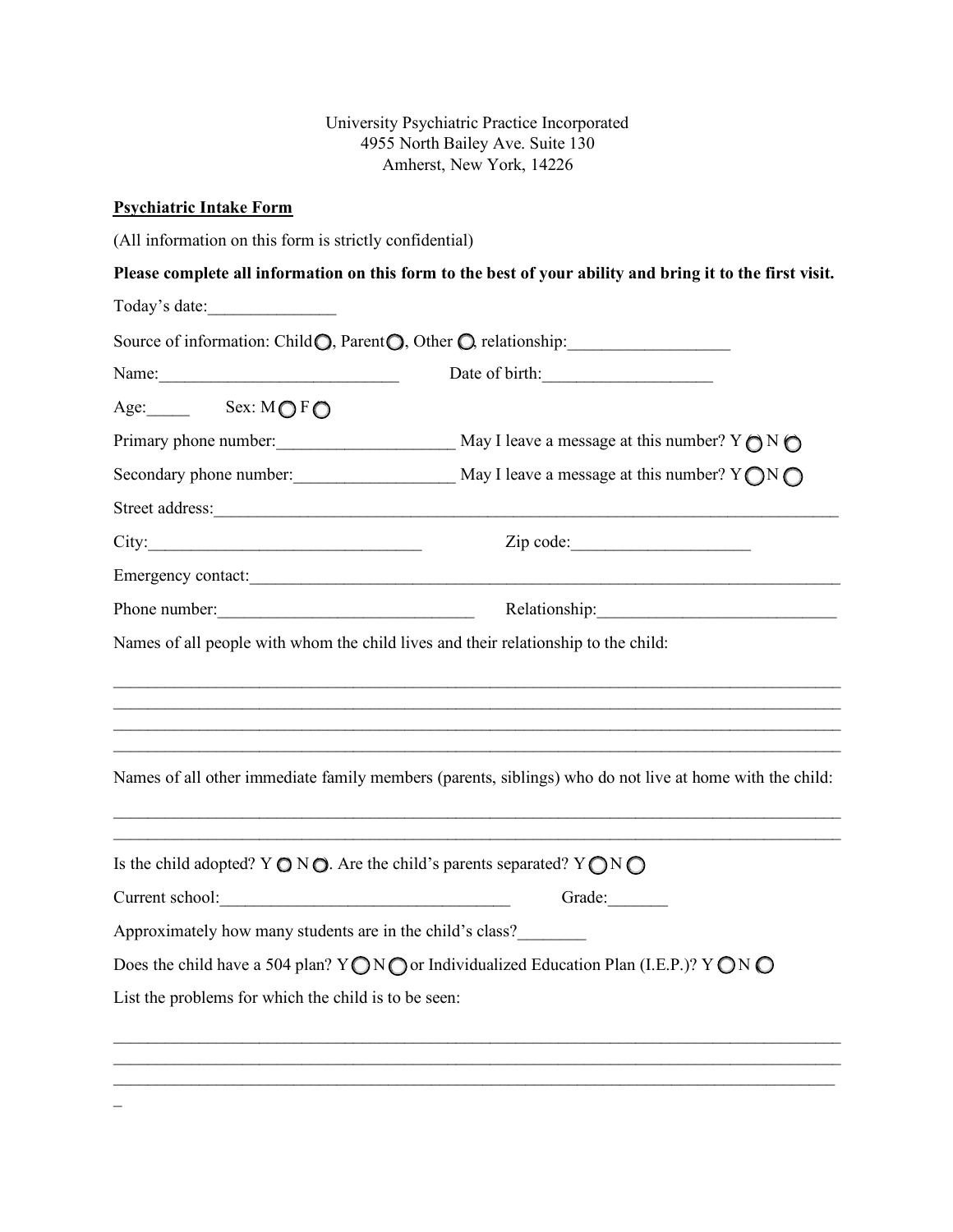| What are the child's primary stressors right now? |  |
|---------------------------------------------------|--|
|---------------------------------------------------|--|

|  |  | What are the goals for treatment? |
|--|--|-----------------------------------|
|  |  |                                   |

#### **Psychiatric History**

Has the child ever received a mental health diagnosis?  $Y \bigcirc N \bigcirc$ . If yes, list below:

|                                                                    | Has the child ever been hospitalized for a mental health problem? $Y \bigcirc N \bigcirc F$ if yes, list below:                                                                                                        |                   |
|--------------------------------------------------------------------|------------------------------------------------------------------------------------------------------------------------------------------------------------------------------------------------------------------------|-------------------|
| Dates of hospitalization                                           | Hospital <b>Exercise Service Exercise Service</b> Service <b>EXECUTE:</b>                                                                                                                                              | Diagnosis/problem |
|                                                                    | Has the child ever been treated by a psychiatrist and/or therapist before $Y \bigcirc N \bigcirc$ . If yes, list below:                                                                                                |                   |
| Dates of treatment                                                 | Psychiatrist/therapist/facility                                                                                                                                                                                        | Diagnosis/problem |
|                                                                    | Is the child currently receiving professional counseling or any kind of psychotherapy $Y( ) N( )$                                                                                                                      |                   |
|                                                                    |                                                                                                                                                                                                                        |                   |
| Phone number:                                                      |                                                                                                                                                                                                                        | Address: No. 1998 |
|                                                                    | If the child has ever taken psychiatric medications, please indicate the medication, dates used, dosage<br>used, if they were helpful to the child, and what side effects (if any) the child experienced. Below and on |                   |
| the next page are a list of psychiatric medications to assist you. |                                                                                                                                                                                                                        |                   |

 $\mathcal{L}_\text{max} = \mathcal{L}_\text{max} = \mathcal{L}_\text{max} = \mathcal{L}_\text{max} = \mathcal{L}_\text{max} = \mathcal{L}_\text{max} = \mathcal{L}_\text{max} = \mathcal{L}_\text{max} = \mathcal{L}_\text{max} = \mathcal{L}_\text{max} = \mathcal{L}_\text{max} = \mathcal{L}_\text{max} = \mathcal{L}_\text{max} = \mathcal{L}_\text{max} = \mathcal{L}_\text{max} = \mathcal{L}_\text{max} = \mathcal{L}_\text{max} = \mathcal{L}_\text{max} = \mathcal{$  $\mathcal{L}_\text{max} = \mathcal{L}_\text{max} = \mathcal{L}_\text{max} = \mathcal{L}_\text{max} = \mathcal{L}_\text{max} = \mathcal{L}_\text{max} = \mathcal{L}_\text{max} = \mathcal{L}_\text{max} = \mathcal{L}_\text{max} = \mathcal{L}_\text{max} = \mathcal{L}_\text{max} = \mathcal{L}_\text{max} = \mathcal{L}_\text{max} = \mathcal{L}_\text{max} = \mathcal{L}_\text{max} = \mathcal{L}_\text{max} = \mathcal{L}_\text{max} = \mathcal{L}_\text{max} = \mathcal{$ 

 $\mathcal{L}_\text{max} = \mathcal{L}_\text{max} = \mathcal{L}_\text{max} = \mathcal{L}_\text{max} = \mathcal{L}_\text{max} = \mathcal{L}_\text{max} = \mathcal{L}_\text{max} = \mathcal{L}_\text{max} = \mathcal{L}_\text{max} = \mathcal{L}_\text{max} = \mathcal{L}_\text{max} = \mathcal{L}_\text{max} = \mathcal{L}_\text{max} = \mathcal{L}_\text{max} = \mathcal{L}_\text{max} = \mathcal{L}_\text{max} = \mathcal{L}_\text{max} = \mathcal{L}_\text{max} = \mathcal{$  $\mathcal{L}_\text{max} = \mathcal{L}_\text{max} = \mathcal{L}_\text{max} = \mathcal{L}_\text{max} = \mathcal{L}_\text{max} = \mathcal{L}_\text{max} = \mathcal{L}_\text{max} = \mathcal{L}_\text{max} = \mathcal{L}_\text{max} = \mathcal{L}_\text{max} = \mathcal{L}_\text{max} = \mathcal{L}_\text{max} = \mathcal{L}_\text{max} = \mathcal{L}_\text{max} = \mathcal{L}_\text{max} = \mathcal{L}_\text{max} = \mathcal{L}_\text{max} = \mathcal{L}_\text{max} = \mathcal{$ 

**Examples:** Methylphenidates (Concerta, Ritalin, Focalin, Methylin, Metadate), Amphetamines (Adderall, Vyvanse, Dexedrine), Guanfacine (Tenex, Intuniv), Clonidine (Catapres, Kapvay), Atomoxetine (Strattera), Fluoxetine (Prozac), Sertraline (Zoloft), Escitalopram (Lexapro), Citalopram (Celexa), Fluvoxamine (Luvox), Paroxetine (Paxil), Venlafaxine (Effexor), Duloxetine (Cymbalta), Bupropion (Wellbutrin), Trazodone (Desryel), Mirtazepine (Remeron), Clomipramine (Anafranil), Amitriptyline

\_\_\_\_\_\_\_\_\_\_\_\_\_\_\_\_\_\_\_\_\_\_\_\_\_\_\_\_\_\_\_\_\_\_\_\_\_\_\_\_\_\_\_\_\_\_\_\_\_\_\_\_\_\_\_\_\_\_\_\_\_\_\_\_\_\_\_\_\_\_\_\_\_\_\_\_\_\_\_\_\_\_\_\_\_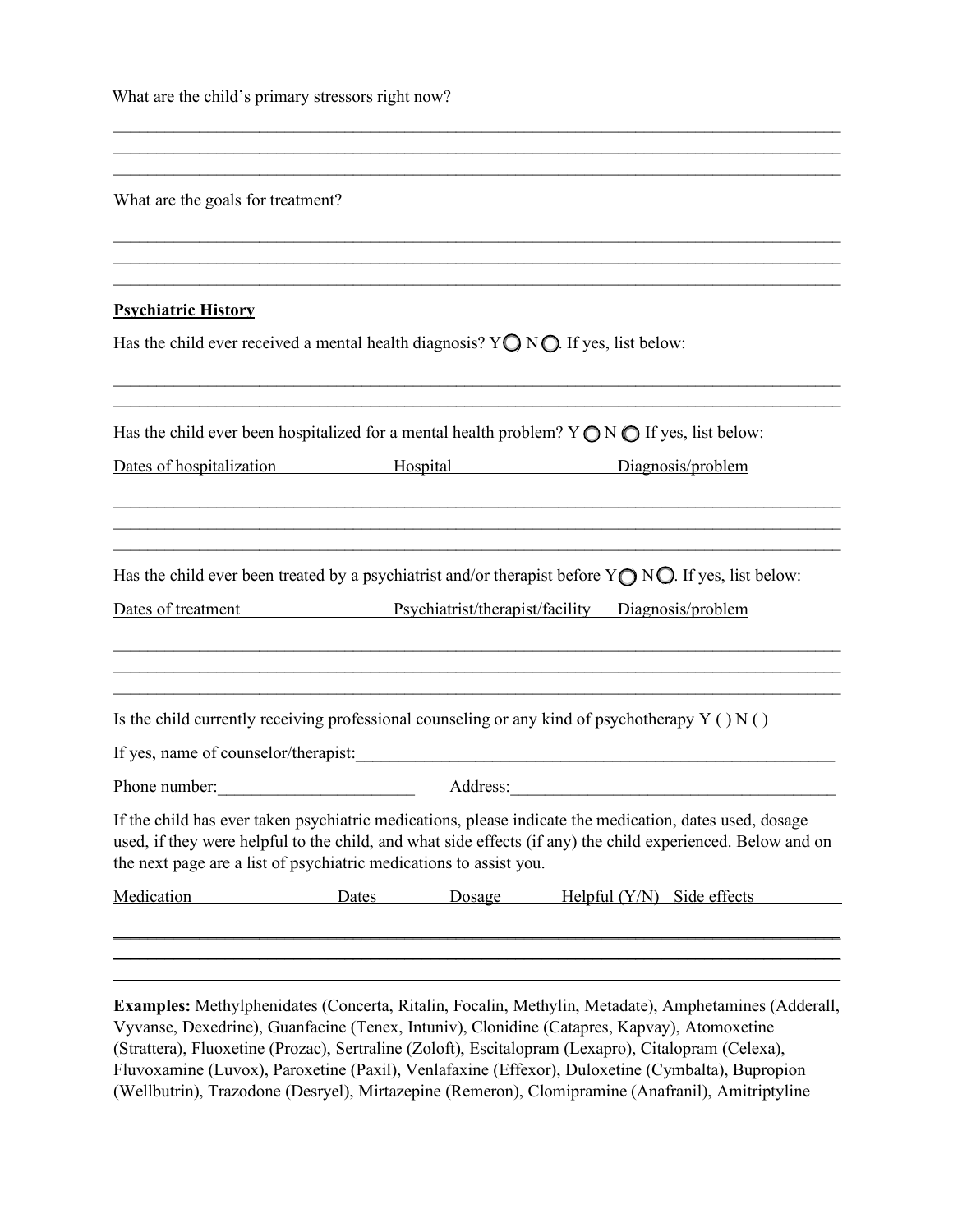(Elavil), Lithium (Eskalith), Valproate (Depakote), Carbamazepine (Tegretol), Lamotrigine (Lamictal), Risperidone (Risperdal), Aripiprazole (Abilify), Quetiapine (Seroquel), Olanzapine (Zyprexa), Paliperidone (Invega), Clozapine (Clozaril), Haloperidol (Haldol), Fluphenazine (Prolixin), Alprazolam (Xanax), Lorazepam (Ativan), Clonazepam (Klonopin), Hydroxyzine (Vistaril), Buspirone (Buspar)

## **Trauma History**

Has the child ever had a traumatic experience?  $Y \bigcirc N \bigcirc$ . If so, list below:

Has the child experienced any significant losses?  $Y \cap N \cap I$  if so, list below:

Has the child ever been the victim of verbal abuse  $Y \bigcap N \bigcap$ , physical abuse  $Y \bigcap N \bigcap$ , or sexual abuse  $Y \bigcap N \bigcap$ 

 $\_$  , and the contribution of the contribution of the contribution of the contribution of the contribution of  $\mathcal{L}_\text{max}$ 

 $\mathcal{L}_\text{max} = \mathcal{L}_\text{max} = \mathcal{L}_\text{max} = \mathcal{L}_\text{max} = \mathcal{L}_\text{max} = \mathcal{L}_\text{max} = \mathcal{L}_\text{max} = \mathcal{L}_\text{max} = \mathcal{L}_\text{max} = \mathcal{L}_\text{max} = \mathcal{L}_\text{max} = \mathcal{L}_\text{max} = \mathcal{L}_\text{max} = \mathcal{L}_\text{max} = \mathcal{L}_\text{max} = \mathcal{L}_\text{max} = \mathcal{L}_\text{max} = \mathcal{L}_\text{max} = \mathcal{$ 

Has the child ever been the victim of bullying  $Y \bigcap N \bigcap$ , or cyber-bullying  $Y \bigcap N \bigcap?$ 

#### **Suicide Risk Assessment**

Have you (the child) ever had thoughts that life wasn't worth living, that you didn't want to go on, or that you might want to kill yourself?  $Y \bigcap N \bigcap$ 

 $\_$ 

 $\mathcal{L}_\text{max} = \mathcal{L}_\text{max} = \mathcal{L}_\text{max} = \mathcal{L}_\text{max} = \mathcal{L}_\text{max} = \mathcal{L}_\text{max} = \mathcal{L}_\text{max} = \mathcal{L}_\text{max} = \mathcal{L}_\text{max} = \mathcal{L}_\text{max} = \mathcal{L}_\text{max} = \mathcal{L}_\text{max} = \mathcal{L}_\text{max} = \mathcal{L}_\text{max} = \mathcal{L}_\text{max} = \mathcal{L}_\text{max} = \mathcal{L}_\text{max} = \mathcal{L}_\text{max} = \mathcal{$ 

 $\mathcal{L}_\text{max} = \mathcal{L}_\text{max} = \mathcal{L}_\text{max} = \mathcal{L}_\text{max} = \mathcal{L}_\text{max} = \mathcal{L}_\text{max} = \mathcal{L}_\text{max} = \mathcal{L}_\text{max} = \mathcal{L}_\text{max} = \mathcal{L}_\text{max} = \mathcal{L}_\text{max} = \mathcal{L}_\text{max} = \mathcal{L}_\text{max} = \mathcal{L}_\text{max} = \mathcal{L}_\text{max} = \mathcal{L}_\text{max} = \mathcal{L}_\text{max} = \mathcal{L}_\text{max} = \mathcal{$ 

### **If yes, please answer the following. If no, please skip to Family Psychiatric History.**

Have you (the child) had specific thoughts about wanting to be dead?  $Y \bigcirc N \bigcirc$ 

What, if anything, has happened recently to make you (the child) feel like this?

Have you (the child) ever developed a plan about how you would kill yourself?  $Y \cap N \cap$ 

Is the method you (the child) would use readily available?  $Y \bigcap N \bigcap$ 

Have you (the child) ever tried to hurt or kill yourself before?  $Y \bigcap N \bigcap$ 

Are there any firearms in your (the child's) home?  $Y \bigcap N \bigcap$ 

Is there anything that would stop you (the child) from killing yourself?

What do you (the child) feel you can look forward to?\_\_\_\_\_\_\_\_\_\_\_\_\_\_\_\_\_\_\_\_\_\_\_\_\_\_\_\_\_\_\_\_\_\_\_\_\_\_\_\_\_

#### **Family Psychiatric History**

Has anyone in the child's family been diagnosed or treated for the following (continues to next page):

| <b>Diagnosis</b> | Y/N | Family member(s) |
|------------------|-----|------------------|
| <b>ADHD</b>      |     |                  |
| Depression       |     |                  |
| Anxiety          |     |                  |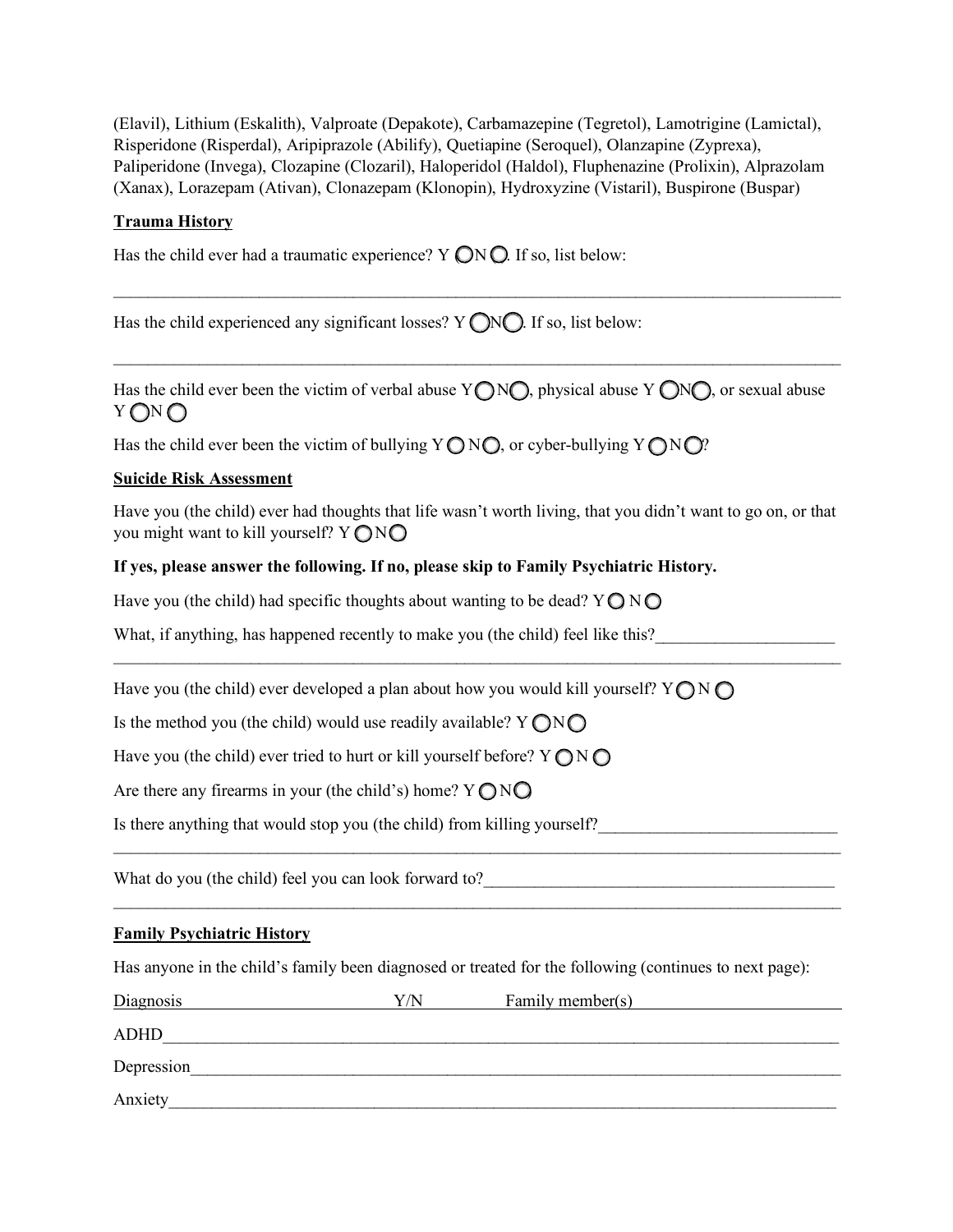|                                                                  | Has anyone in the child's family been treated with a psychiatric medication? $Y \bigcirc N \bigcirc$ . If so, what<br>medication was taken and was it helpful?                                                                                                                                                              |
|------------------------------------------------------------------|-----------------------------------------------------------------------------------------------------------------------------------------------------------------------------------------------------------------------------------------------------------------------------------------------------------------------------|
| <b>Medical Information</b>                                       |                                                                                                                                                                                                                                                                                                                             |
|                                                                  | Allergies to medications:                                                                                                                                                                                                                                                                                                   |
|                                                                  | Other allergies: <u>experience</u> and the contract of the contract of the contract of the contract of the contract of the contract of the contract of the contract of the contract of the contract of the contract of the contract                                                                                         |
|                                                                  | Current prescription medications, including dosages and how often they are taken (if none, write "none").<br>,我们也不能在这里的时候,我们也不能在这里的时候,我们也不能会不能会不能会不能会不能会不能会不能会不能会不能会不能会。<br>第2012章 我们的时候,我们的时候,我们的时候,我们的时候,我们的时候,我们的时候,我们的时候,我们的时候,我们的时候,我们的时候,我们的时候,我们的时候,我<br><u> 1989 - Johann Stoff, Amerikaansk politiker (* 1908)</u> |
|                                                                  | Girls only: Is the child using birth control? $Y \bigcirc N \bigcirc$ . Method:                                                                                                                                                                                                                                             |
|                                                                  | Current over-the-counter medications and supplements (if none, write "none"): _____________________                                                                                                                                                                                                                         |
|                                                                  | Current medical problems (on the next page are a list of some medical problems to assist you):                                                                                                                                                                                                                              |
| blood pressure, high cholesterol, traumatic brain injury, stroke | Asthma, Diabetes, acid reflux, cancer, Hypo/Hyperthyroidism, anemia, kidney disease, liver disease,<br>heart problems, heart rhythm problems, stomach problems, Crohn's disease, migraines, seizures, high                                                                                                                  |
|                                                                  |                                                                                                                                                                                                                                                                                                                             |
| Pediatrician/Primary health care provider:                       | <u> 1988 - Jan James James, primeira amerikano (h. 1988).</u>                                                                                                                                                                                                                                                               |
|                                                                  |                                                                                                                                                                                                                                                                                                                             |
|                                                                  |                                                                                                                                                                                                                                                                                                                             |